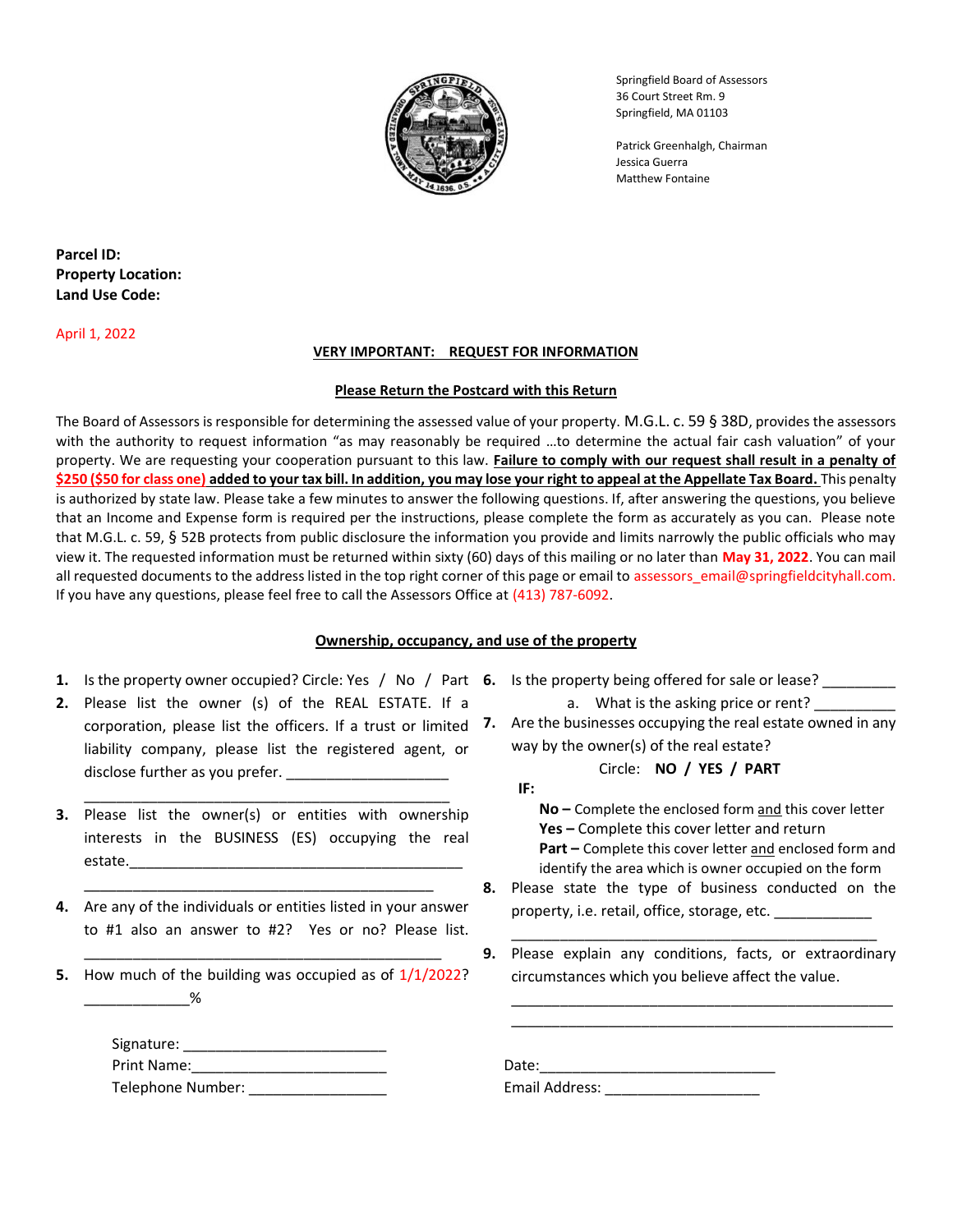| LUC:                                                                                                                                                                                                                                                                                                               | City of Springfield FY 2023 Commercial & Industrial Property Income Statement |                                                                                                                                                                                    |                         |                                                             |                                                 |                                                           |                                                                                                                                                          |                                         |                                                       |                                                  |                            |                |
|--------------------------------------------------------------------------------------------------------------------------------------------------------------------------------------------------------------------------------------------------------------------------------------------------------------------|-------------------------------------------------------------------------------|------------------------------------------------------------------------------------------------------------------------------------------------------------------------------------|-------------------------|-------------------------------------------------------------|-------------------------------------------------|-----------------------------------------------------------|----------------------------------------------------------------------------------------------------------------------------------------------------------|-----------------------------------------|-------------------------------------------------------|--------------------------------------------------|----------------------------|----------------|
|                                                                                                                                                                                                                                                                                                                    |                                                                               |                                                                                                                                                                                    |                         |                                                             |                                                 |                                                           | Must be returned by May 31, 2022 to: Assessor's Office, 36 Court St. Rm 9, Springfield MA 01103<br>or emailed to assessors_email@springfieldcityhall.com |                                         |                                                       |                                                  |                            |                |
| Mailed: April 1, 2022                                                                                                                                                                                                                                                                                              |                                                                               | Loc:                                                                                                                                                                               |                         |                                                             | Parcel:                                         |                                                           |                                                                                                                                                          |                                         | Name:<br>Phone:                                       |                                                  |                            |                |
| <b>Owner Name:</b>                                                                                                                                                                                                                                                                                                 |                                                                               |                                                                                                                                                                                    |                         |                                                             |                                                 |                                                           |                                                                                                                                                          | <b>Business Name:</b>                   |                                                       |                                                  |                            |                |
| Please provide the following information AS IT RELATES TO YOUR PROPERTY. Use additional sheets if necessary. If you prefer to use your own computer rent roll<br>or spreadsheets, please use this format as a guide. FOR MORE INFORMATION OR TO ANSWER QUESTIONS, PLEASE CALL 413-787-6092.                        |                                                                               |                                                                                                                                                                                    |                         |                                                             |                                                 |                                                           |                                                                                                                                                          |                                         |                                                       |                                                  |                            |                |
| Provide the following income information for the property during calendar year 1/1/2021 through 12/31/2021 for FY 2023                                                                                                                                                                                             |                                                                               |                                                                                                                                                                                    |                         |                                                             |                                                 |                                                           |                                                                                                                                                          |                                         |                                                       |                                                  |                            |                |
| <b>Tenant Name</b>                                                                                                                                                                                                                                                                                                 |                                                                               |                                                                                                                                                                                    |                         |                                                             |                                                 |                                                           |                                                                                                                                                          |                                         |                                                       |                                                  |                            |                |
| Please list the businesses occupying space at the property AND<br>identify businesses that are owned by owners of the real estate<br>(OO = owner-occupied) and businesses that are strictly tenants<br>(T). Also, for any space that is vacant, please provide the amount<br>of square feet AND asking rent below. | OO/T                                                                          | <b>Floor</b><br>Level                                                                                                                                                              | <b>Sprinkler</b><br>Y/N | <b>Use Type</b><br>Retail,<br>Office,<br>Warehouse,<br>etc. | <b>Leased Area</b><br>(Sq Ft)                   | Rent<br>Per Sq.<br>Ft.                                    | <b>Annual Base</b><br>Rent                                                                                                                               | Gross,<br>Net or<br><b>NNN</b>          | Lease<br><b>Start</b><br><b>Date</b><br>Month/<br>Yr. | <b>Lease End</b><br><b>Date</b><br>Month/<br>Yr. | <b>Term</b><br>in<br>Years | <b>Options</b> |
|                                                                                                                                                                                                                                                                                                                    |                                                                               |                                                                                                                                                                                    |                         |                                                             |                                                 | \$                                                        | \$                                                                                                                                                       |                                         |                                                       |                                                  |                            |                |
|                                                                                                                                                                                                                                                                                                                    |                                                                               |                                                                                                                                                                                    |                         |                                                             |                                                 | \$                                                        | \$                                                                                                                                                       |                                         |                                                       |                                                  |                            |                |
|                                                                                                                                                                                                                                                                                                                    |                                                                               |                                                                                                                                                                                    |                         |                                                             |                                                 | \$                                                        | \$                                                                                                                                                       |                                         |                                                       |                                                  |                            |                |
|                                                                                                                                                                                                                                                                                                                    |                                                                               |                                                                                                                                                                                    |                         |                                                             |                                                 | \$                                                        | \$                                                                                                                                                       |                                         |                                                       |                                                  |                            |                |
|                                                                                                                                                                                                                                                                                                                    |                                                                               |                                                                                                                                                                                    |                         |                                                             |                                                 | Ś                                                         | \$                                                                                                                                                       |                                         |                                                       |                                                  |                            |                |
|                                                                                                                                                                                                                                                                                                                    |                                                                               |                                                                                                                                                                                    |                         |                                                             |                                                 | \$                                                        | \$                                                                                                                                                       |                                         |                                                       |                                                  |                            |                |
|                                                                                                                                                                                                                                                                                                                    |                                                                               |                                                                                                                                                                                    |                         |                                                             |                                                 | \$                                                        | \$                                                                                                                                                       |                                         |                                                       |                                                  |                            |                |
|                                                                                                                                                                                                                                                                                                                    |                                                                               |                                                                                                                                                                                    |                         |                                                             |                                                 | \$                                                        | \$                                                                                                                                                       |                                         |                                                       |                                                  |                            |                |
| <b>Vacant Space</b>                                                                                                                                                                                                                                                                                                |                                                                               | <b>Floor</b>                                                                                                                                                                       | <b>Sprinkler</b>        | <b>Use</b>                                                  | <b>Vacant Area</b>                              |                                                           | <b>Asking Rent</b>                                                                                                                                       | <b>Terms</b>                            |                                                       |                                                  |                            |                |
|                                                                                                                                                                                                                                                                                                                    |                                                                               |                                                                                                                                                                                    |                         |                                                             |                                                 | \$                                                        | \$                                                                                                                                                       |                                         |                                                       |                                                  |                            |                |
|                                                                                                                                                                                                                                                                                                                    |                                                                               |                                                                                                                                                                                    |                         |                                                             | <b>Total Area Should Equal 100% of Building</b> | $\dot{\mathsf{S}}$                                        | \$                                                                                                                                                       |                                         |                                                       |                                                  |                            |                |
|                                                                                                                                                                                                                                                                                                                    |                                                                               |                                                                                                                                                                                    |                         |                                                             |                                                 |                                                           |                                                                                                                                                          |                                         |                                                       |                                                  |                            |                |
| <b>Source</b>                                                                                                                                                                                                                                                                                                      |                                                                               | OTHER INCOME: Reimbursements (CAM, RE Tax, Insurance), Cell Towers/Antenna, Billboards, Parking, and/or Other (please specify)<br><b>Monthly Amount</b><br><b>Annual Collected</b> |                         |                                                             |                                                 |                                                           | <b>Additional Comments:</b>                                                                                                                              |                                         |                                                       |                                                  |                            |                |
|                                                                                                                                                                                                                                                                                                                    | Ś                                                                             | \$                                                                                                                                                                                 |                         |                                                             |                                                 |                                                           |                                                                                                                                                          |                                         |                                                       |                                                  |                            |                |
|                                                                                                                                                                                                                                                                                                                    | Ś                                                                             |                                                                                                                                                                                    |                         | Ś.                                                          |                                                 |                                                           |                                                                                                                                                          |                                         |                                                       |                                                  |                            |                |
|                                                                                                                                                                                                                                                                                                                    | \$                                                                            |                                                                                                                                                                                    | \$                      |                                                             |                                                 |                                                           |                                                                                                                                                          |                                         |                                                       |                                                  |                            |                |
|                                                                                                                                                                                                                                                                                                                    | Ś<br>\$                                                                       |                                                                                                                                                                                    |                         |                                                             |                                                 |                                                           |                                                                                                                                                          |                                         |                                                       |                                                  |                            |                |
|                                                                                                                                                                                                                                                                                                                    |                                                                               |                                                                                                                                                                                    |                         |                                                             | <b>CALENDAR YEAR INCOME SUMMARY</b>             |                                                           |                                                                                                                                                          |                                         |                                                       |                                                  |                            |                |
| 100% Occupied Total Potential Gross Income                                                                                                                                                                                                                                                                         | <b>Total Concessions (Free Rent)</b><br><b>Total Vacancy Loss</b>             |                                                                                                                                                                                    |                         |                                                             |                                                 | <b>Total Collection Loss</b><br><b>Total Other Income</b> |                                                                                                                                                          | <b>Total Income</b><br><b>Collected</b> |                                                       |                                                  |                            |                |
| \$<br>Burguant to Macc. Conoral Laws, Chan. EQ Soction 29D, this form MUST be completed and returned to the Associate Office within 60 days of mailing                                                                                                                                                             | \$<br>\$                                                                      |                                                                                                                                                                                    |                         |                                                             | \$                                              |                                                           | \$                                                                                                                                                       |                                         |                                                       | \$                                               |                            |                |

Pursuant to Mass. General Laws, Chap. 59 Section 38D, this form **MUST** be completed and returned to the Assessors Office within 60 days of mailing.

Failure to comply shall result in a penalty of \$250 (\$50 for class one). In addition, you may lose the right to an appeal at the Appellate Tax Board.

SEE REVERSE SIDE FOR EXPENSE INFORMATION